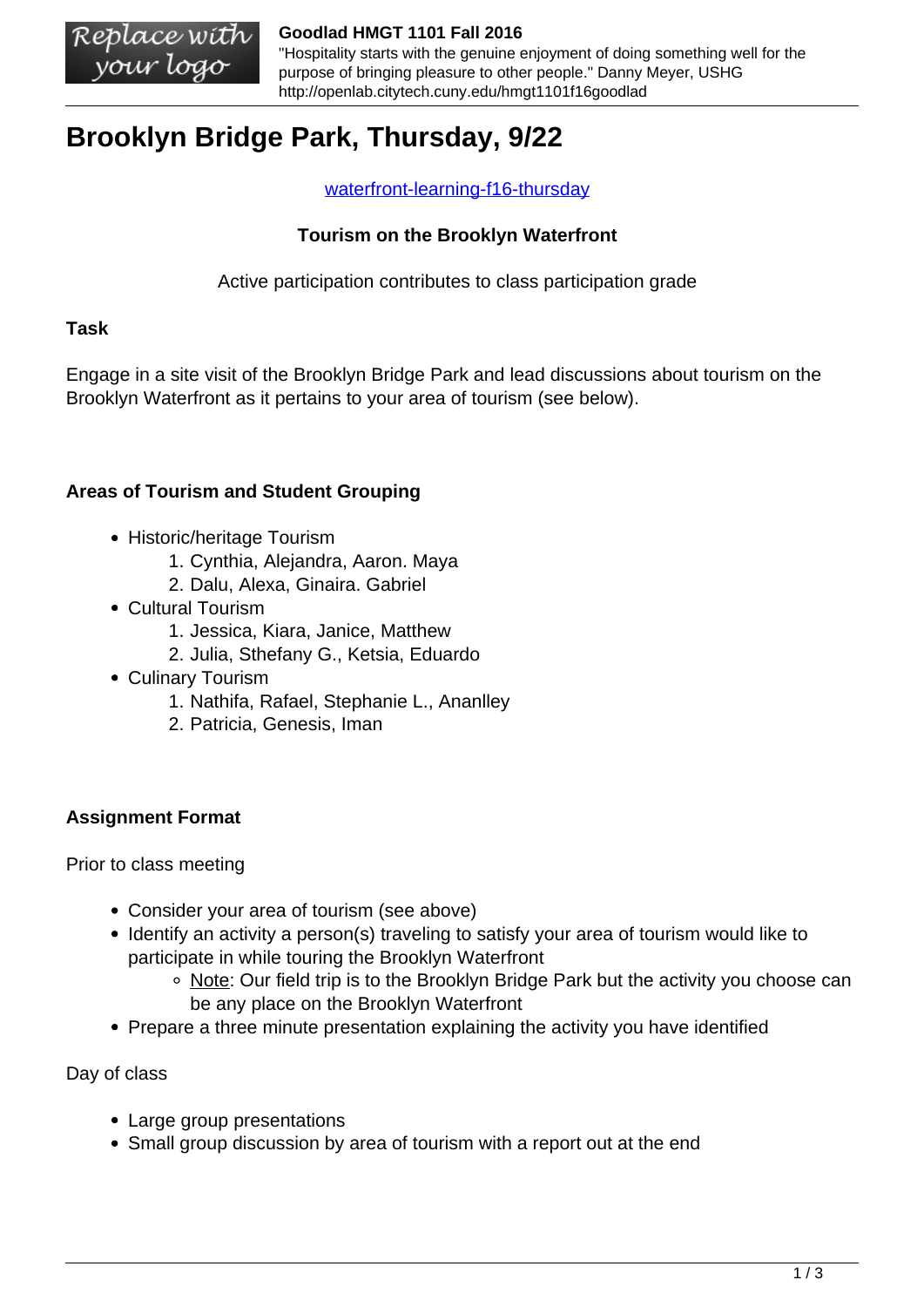#### **Goodlad HMGT 1101 Fall 2016**

"Hospitality starts with the genuine enjoyment of doing something well for the purpose of bringing pleasure to other people." Danny Meyer, USHG http://openlab.citytech.cuny.edu/hmgt1101f16goodlad

## After class

- Create one post per group to the HMGT1101 OpenLab site before October 7 to include:
	- Area of tourism for your group
	- Definition of your area of tourism
	- Five significant activities relevant to your area of tourism

## **Student Learning Outcomes**

- Discuss scope of the hospitality and tourism industry
- Gather information from observation in regard to the hospitality industry from a local, national and global perspective
- Evaluate and apply information discerningly from a variety of sources

## **Student Learning Outcomes**

- Discuss scope of the hospitality and tourism industry
- Gather information from observation in regard to the hospitality industry from a local, national and global perspective
- Evaluate and apply information discerningly from a variety of sources

## **Class site visit schedule**

8:30-- The Corners of Old Fulton and Water Street, Brooklyn, New York 11201 the Brooklyn Heights location of Brooklyn Ice Cream Factory at the Brooklyn Bridge Park's Pier 1.

- 8:40-- Student lead discussions begin
- 9:40-- walk through park in tourism focus teams (culinary, heritage, culture, volunteer, eco)
- 10:00-- Meet in front of Jane's Carousel
- 10:30-- Brooklyn Roasting Company
- 10:45-- Class dismissed

[Brooklyn Ice Cream Factory, Brooklyn Heights Location](http://www.brooklynicecreamfactory.com/locations.html)

[Pier 1 Brooklyn Bridge Park](http://www.brooklynbridgepark.org/park/pier-1)